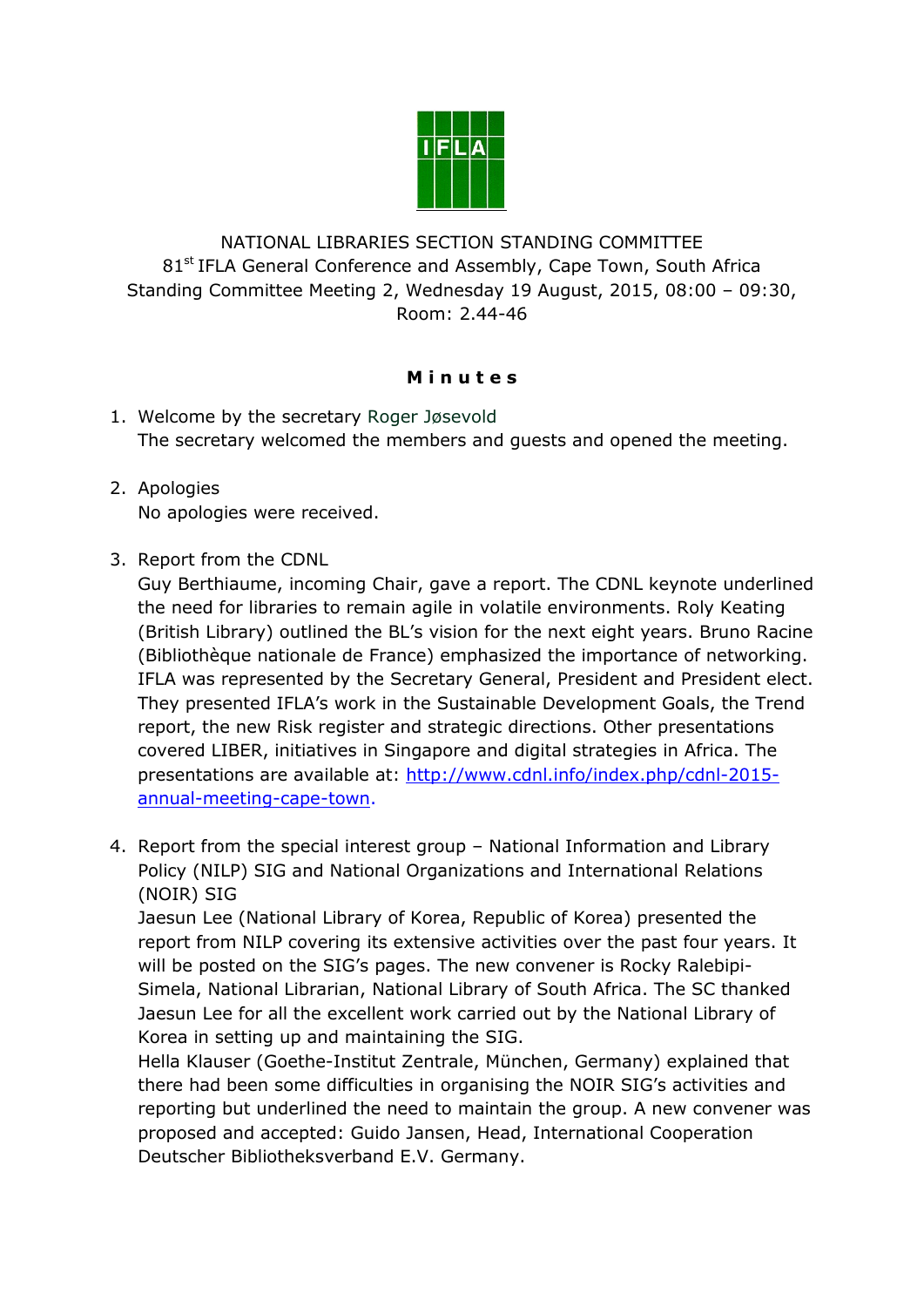- 5. Evaluation of the conference program including sessions As the NL SC / NILP session had not taken place, this point was not treated.
- 6. Topics for 2016

The following SC members and observers volunteered to work on the preparation of a proposal: Genevieve Clavel, Hans Jansen, Isabelle Nyffenegger, Katarzyna Slaska, Khomotso Marumo, Moema Salgado.

7. Activities 2016

The SC agreed on the following for the Strategic Plan:

- A draft to be drawn up in September by the Chair, Secretary and Infomration Officer
- Followed by consultation of other members of SC in September / October
- And to be discussed with Chair of CDNL in December to define common activities

The SC agreed to continue work on the Guidelines / Inventory for National Libraries. The following SC members and observers volunteered to continue a working group: Hans Jansen, Katarzyna Slaska, Roger Jøsevold, Mark Sweeney, Melita Ambrožič, Genevieve Clavel, Jan Kovačik.

8. Any other business

The SC thanked the outgoing Secretary, Roger Jøsevold, for his work as Secretary and for standing in for the Chair.

9. The meeting was adjourned

SC members:

- Melita Ambrožič (National and University Library, Slovenia)
- Guy Berthiaume (Library and Archives Canada)
- Renate Gömpel (Deutsche Nationalbibliothek, Germany)
- Hans Jansen (Koninklijke Bibliotheek, Netherlands)
- Roger Jøsevold (National Library of Norway)
- Ngian Lek Choh (National Library Board of Singapore)
- Katarzyna Slaska (National Library of Poland)
- Genevieve Clavel-Merrin (Swiss National Library)
- Katarina Kristofova (Slovak National Library)
- Isabelle Nyffenegger (Bibliothèque nationale de France)
- Mark Sweeney (Library of Congress, USA)